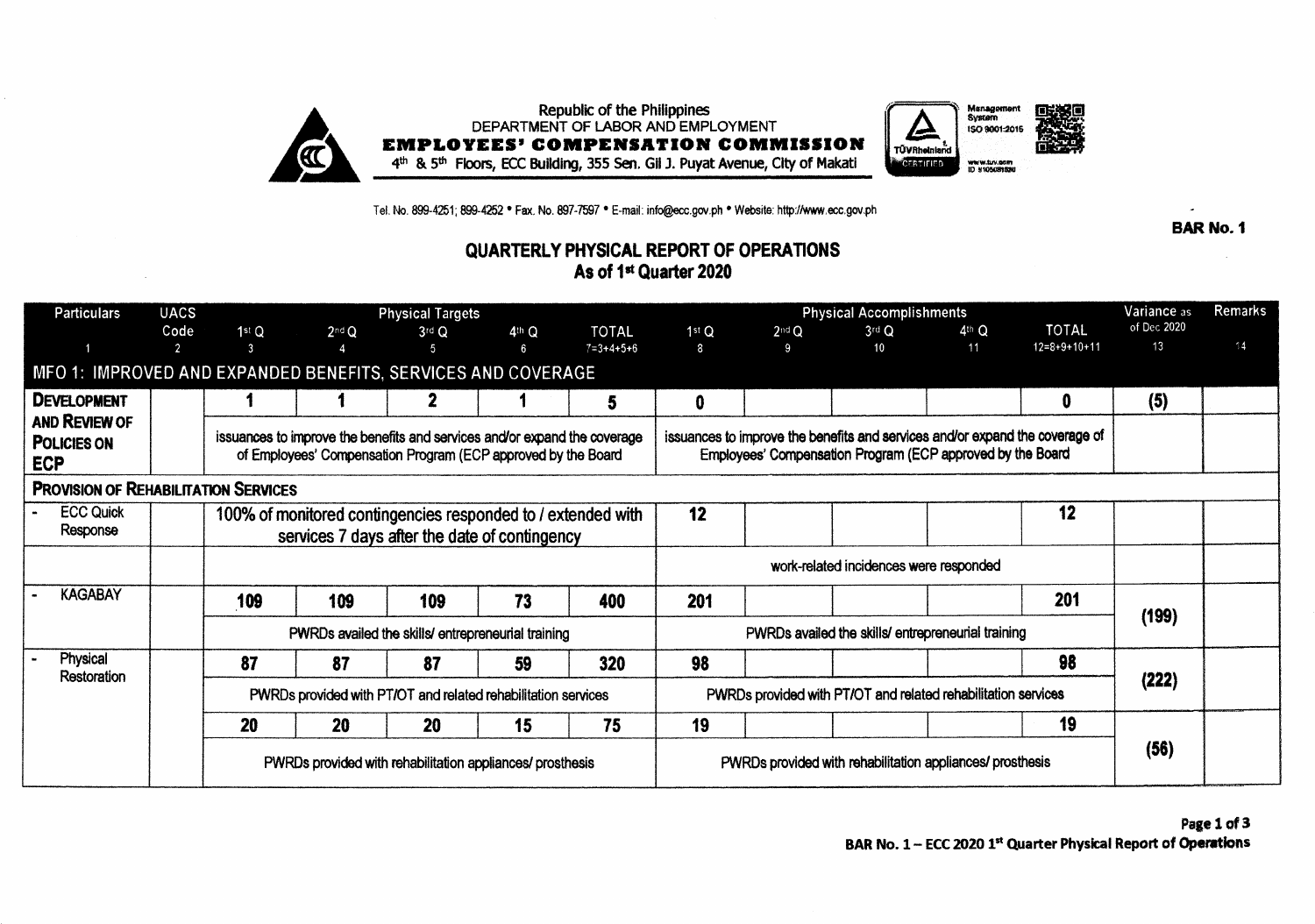| <b>Particulars</b>                                                             | <b>UACS</b>    |                                                                                                |                                                                                               | <b>Physical Targets</b>                                                                              |                                                                                              |                                                                                                |                                                                                                  | Variance as                          | Remarks |         |                                                                                                      |                                |    |
|--------------------------------------------------------------------------------|----------------|------------------------------------------------------------------------------------------------|-----------------------------------------------------------------------------------------------|------------------------------------------------------------------------------------------------------|----------------------------------------------------------------------------------------------|------------------------------------------------------------------------------------------------|--------------------------------------------------------------------------------------------------|--------------------------------------|---------|---------|------------------------------------------------------------------------------------------------------|--------------------------------|----|
|                                                                                | Code           | 1 <sup>st</sup> Q                                                                              | $2^{nd}$ Q                                                                                    | $3rd$ Q                                                                                              | 4 <sup>th</sup> Q                                                                            | <b>TOTAL</b>                                                                                   | 1stQ                                                                                             | $2^{nd}$ Q                           | $3rd$ Q | $4th$ Q | <b>TOTAL</b>                                                                                         | of Dec 2020                    |    |
|                                                                                | $\overline{2}$ | $\mathbf{3}$                                                                                   | $\Delta$                                                                                      | 5                                                                                                    | 6                                                                                            | $7 = 3 + 4 + 5 + 6$                                                                            | 8                                                                                                | 9                                    | 10      | 11      | $12=8+9+10+11$                                                                                       | 13                             | 14 |
| <b>ECP INFORMATION DISSEMINATION</b>                                           |                |                                                                                                |                                                                                               |                                                                                                      |                                                                                              |                                                                                                |                                                                                                  |                                      |         |         |                                                                                                      |                                |    |
| No. of IEC materials                                                           |                | $\mathbf{0}$                                                                                   | $\overline{\mathbf{3}}$                                                                       | 4                                                                                                    | $\overline{\mathbf{3}}$                                                                      | 10                                                                                             | 0                                                                                                |                                      |         |         |                                                                                                      | (10)                           |    |
| developed and produced                                                         |                | IEC materials developed and produced                                                           |                                                                                               |                                                                                                      |                                                                                              |                                                                                                |                                                                                                  | IEC materials developed and produced |         |         |                                                                                                      |                                |    |
| No. of ECP<br>advocacy seminars<br>conducted<br>MFO 2: APPEALED CASES DISPOSED |                | 196<br>ECP<br>seminars<br>conducted w/<br>10,088<br>participants<br>from<br>4,390<br>companies | 196<br>ECP<br>seminars<br>conducted<br>w/10,088<br>participants<br>from<br>4,390<br>companies | 196<br><b>ECP</b><br>seminars<br>conducted<br>w/10,088<br>participants<br>from<br>4,390<br>companies | 132<br>ECP<br>seminars<br>conducted<br>w/6,736<br>participants<br>from<br>2,930<br>companies | 720<br>ECP<br>seminars<br>conducted<br>w/37,000<br>participants<br>from<br>16,100<br>companies | 130<br>ECP<br>seminars<br>conducted<br>w/ 5,775<br>participants<br>from<br>2,500<br>companies    |                                      |         |         | 130<br><b>ECP</b><br>seminars<br>conducted w/<br>5,775<br>participants<br>from<br>2,500<br>companies | (590)<br>(31, 225)<br>(13,600) |    |
| <b>DISPOSITION OF EC APPEALED CASES</b><br>1.                                  |                |                                                                                                |                                                                                               |                                                                                                      |                                                                                              |                                                                                                |                                                                                                  |                                      |         |         |                                                                                                      |                                |    |
| No. of appealed<br>cases disposed as<br>of 20 November<br>2020                 |                |                                                                                                |                                                                                               | 100%<br>Disposition rate by Nov. 20, 2020                                                            |                                                                                              |                                                                                                | 64%<br><b>Disposition</b><br>rate<br>(16 EC<br>cases<br>disposed out<br>of 25 cases<br>received) |                                      |         |         | 64%<br>Disposition<br>rate                                                                           | (36%)                          |    |
| No. of appealed<br>cases disposed<br>within PCT of 20<br>working days          |                | 100%<br>Disposition rate within PCT                                                            |                                                                                               |                                                                                                      |                                                                                              |                                                                                                | 100%<br><b>Disposition</b><br>rate<br>(16 EC<br>cases<br>disposed<br>within PCT))                |                                      |         |         | 100%<br>Disposition<br>rate                                                                          |                                |    |

ţ.